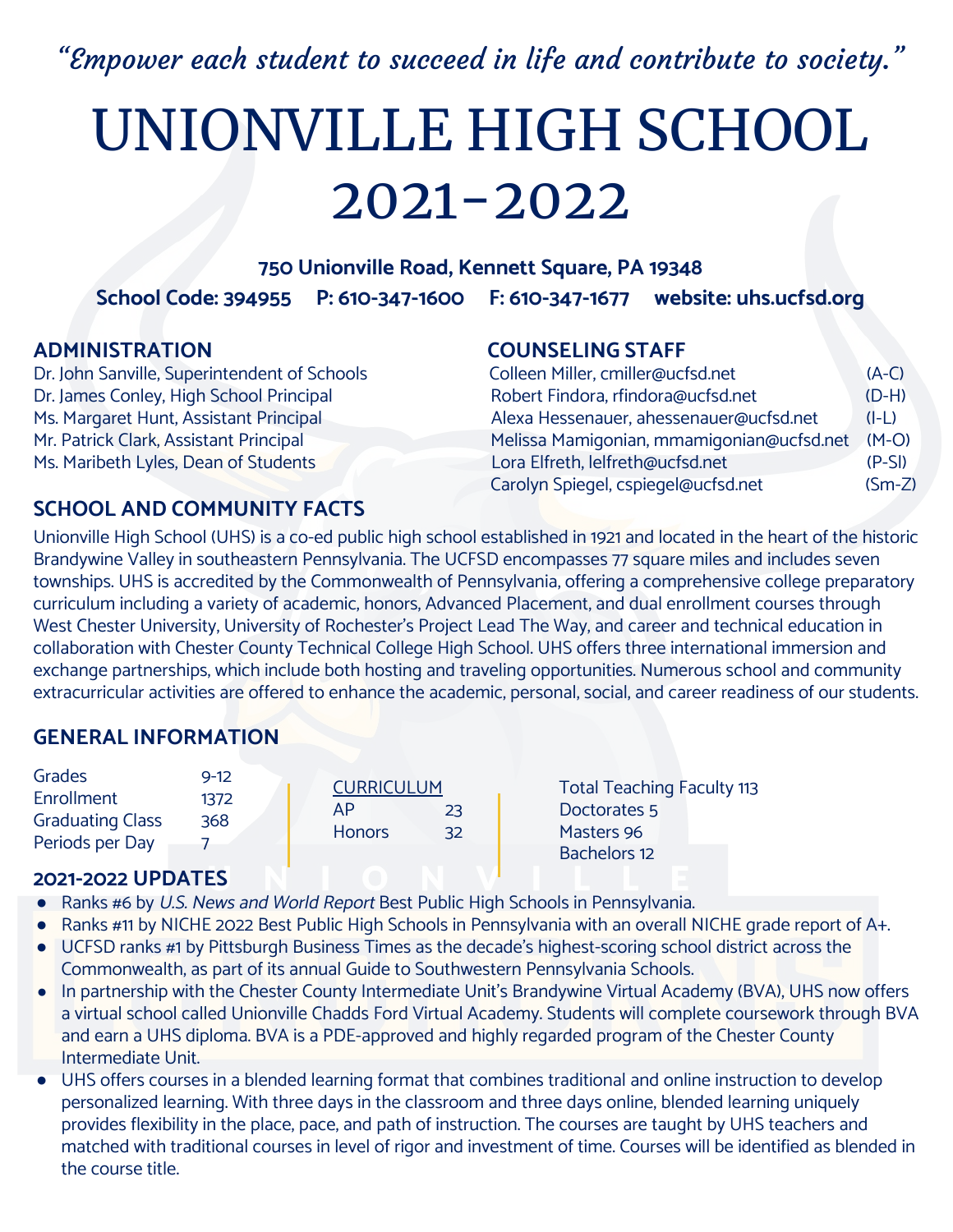#### Athletics: 28 Interscholastic programs; 2 club teams

- 17 District Qualifying Teams
- 4 Team District Champions: Girls Golf, Boys Golf, Girls Volleyball, Girls Lacrosse
- 4 State Qualifying Teams: Girls Golf, Boys Golf, Girls Volleyball, Girls Lacrosse
- 2 PIAA Team State Runner-Up: Girls Volleyball, Boys Golf
- 1 PIAA Team State Championship: Girls Golf

Clubs & Activities: More than 99 clubs and organizations

- **●** UHS Indoor Percussion Ensemble was a Winter Guard International A Class Finalists. This marks the 4th consecutive appearances in Finals. It is the only nationally recognized organization for indoor percussion and quard competitions.
- **●** Two UHS Choir members placed 1st at the PMEA All State Choir Festival, earning spots in the NAfME National Honor Choir.
- UTHON student club raised \$50,500 for pediatric cancer and was awarded a national recognition for Excellence in Student Participation.

#### **COVID-19 RESPONSE: MARCH 2020 - JUNE 2020**

During the 2020 COVID-19 school closure, efforts to maintain the academic integrity of the Unionville High School curriculum were achieved through synchronous and asynchronous online instruction provided by our teachers. Traditional grading standards were preserved for the 3rd quarter, 4th quarter, final exams, and the calculation of the final grade.

#### **COVID-19 RESPONSE: 2020-2021**

#### **ACADEMIC CALENDAR & SCHEDULE**

Based on COVID-19 restrictions and the UCFSD Health & Safety Plan, students were dismissed daily at 12:55 pm. The 7 class period day was divided across 2 days. The overall instructional minutes for the school year remained the same.

**August 31, 2020 - October 23, 2020:** UHS was in an all virtual model with instruction being delivered through synchronous and asynchronous format by UHS teachers.

**October 26, 2020 - November 13, 2020:** UHS was in a hybrid model with instruction being delivered through synchronous and asynchronous format by UHS teachers. Students were divided into 3 cohorts and allowed to attend in-person instruction 2 days out of the 6 day cycle per the assigned cohort.

**November 16, 2020- January 15, 2021:** UHS returned to an all virtual model.

**January 19, 2021- March 13, 2021:** UHS was in a hybrid model with instruction being delivered through synchronous and asynchronous format by UHS teachers. Students were divided into 2 cohorts and allowed to attend in-person instruction every 2 days per the assigned cohort. **March 15, 2021- June 16, 2021:** UHS continued the hybrid model and invited 100% of students to return to in-person instruction. **GRADING SCALES & POLICIES**

The lowest grade a student could earn for a final marking period grade, the midterm and final exams, and the final course grade was 50%.

#### **UHS ACADEMIC PROFILE**

**GRADUATION REQUIREMENTS:** Each student must earn a minimum of 22 credits in grades 9-12 and demonstrate proficiency on the Keystone Exam in Biology, Algebra, and Literature. Courses are offered on a year-long or semester basis, with grades being reported quarterly.

**GRADE POINT AVERAGE:** Unionville High School calculates a cumulative GPA, which only includes completed courses. One quality point is added for AP courses and .50 quality point is added for honors courses. Courses taken outside of UHS are not calculated in the cumulative GPA reported on the official UHS transcript. This includes transfer students and current UHS students who earn high school academic credit from another institution.

| <b>UHS GRADUATION REQUIREMENTS</b> |              |  |  |
|------------------------------------|--------------|--|--|
| English                            | 4.0 credits  |  |  |
| <b>Social Studies</b>              | 4.0 credits  |  |  |
| Math                               | 3.0 credits  |  |  |
| Science                            | 3.0 credits  |  |  |
| <b>Physical Education</b>          | .75 credits  |  |  |
| Health                             | .50 credits  |  |  |
| <b>Business Applications</b>       | .50 credits  |  |  |
| <b>Electives</b>                   | 6.25 credits |  |  |
|                                    |              |  |  |

**CLASS RANK:** Unionville High School does not provide ranking. All institutions may contact a student's school counselor if class rank is required for admission or scholarship consideration. We welcome the opportunity to communicate with you on behalf of our students.



| <b>PERCENT</b> | <b>GRADE</b> | <b>ACADEMIC</b> | <b>HONORS</b> | <b>AP</b> |
|----------------|--------------|-----------------|---------------|-----------|
| $100 - 97$     | A+           | 4.3             | 4.8           | 5.3       |
| $96 - 93$      | A            | 4.0             | 4.5           | 5.0       |
| 92-90          | A-           | 3.7             | 4.2           | 4.7       |
| 89-87          | B+           | 3.3             | 3.8           | 4.3       |
| 86-83          | B            | 3.0             | 3.5           | 4.O       |
| 82-80          | B-           | 2.7             | 3.2           | 3.7       |
| $79 - 77$      | C+           | 2.3             | 2.8           | 3.3       |
| 76-73          | C            | 2.0             | 2.5           | 3.0       |
| 72-70          | $C-$         | 1.7             | 2.2           | 2.7       |
| 69-67          | D+           | 1.3             | 1.8           | 2.3       |
| $66 - 63$      | D            | 1.0             | 1.5           | 2.0       |
| 62-60          | D-           | O.7             | 1.2           | 1.7       |
| Below 60       | F            | O.O             | 0.0           | 0.0       |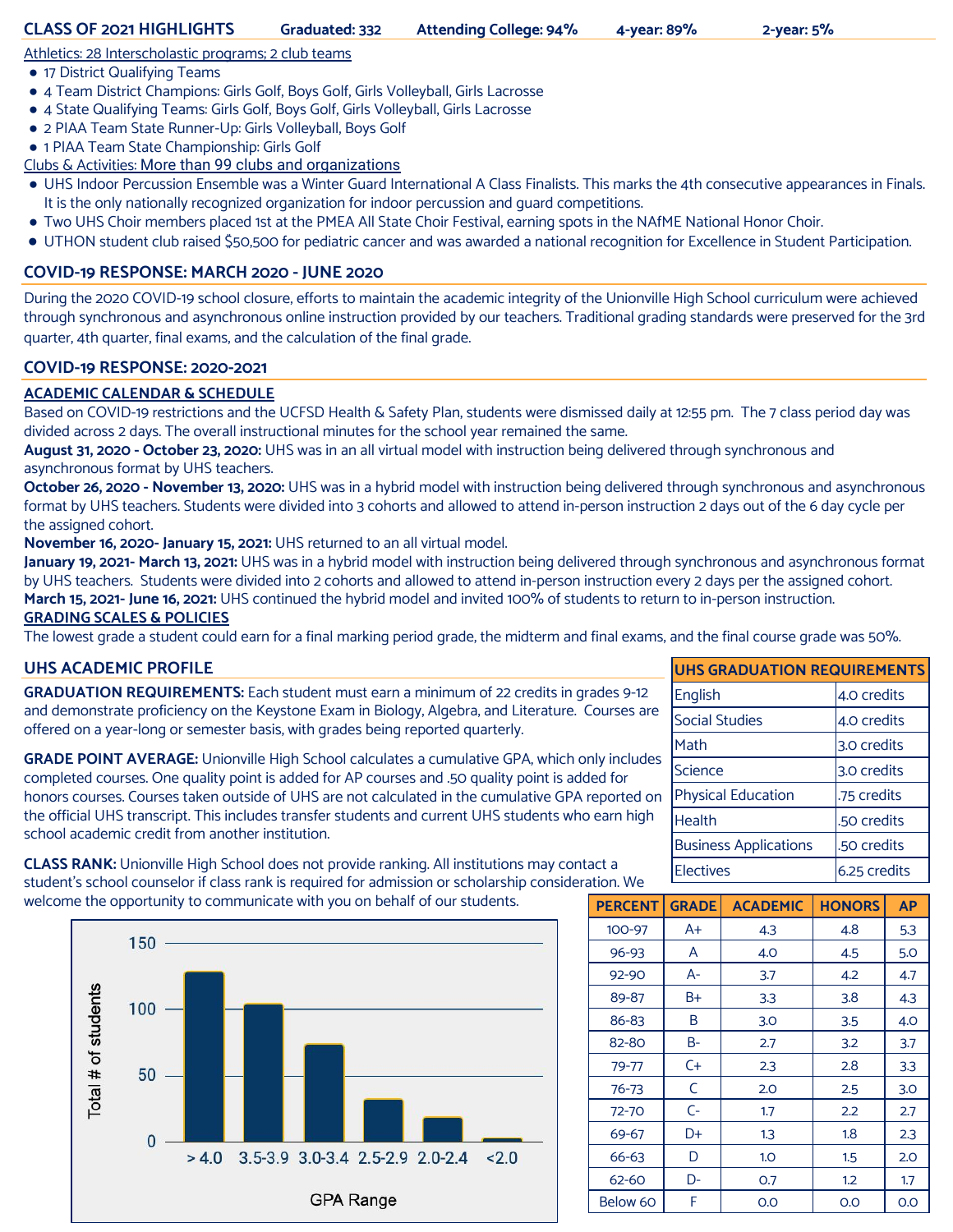#### **STANDARDIZED TESTS RESULTS**

| SAT                                               | <b>Reading/Writing</b> | <b>Math</b> |  |
|---------------------------------------------------|------------------------|-------------|--|
| $\vert$ Class of 2021                             | 636                    | 618         |  |
| 69% of students in the Class of 2021 took the SAT |                        |             |  |

**ACT English Math Reading Science Composite** Class of 2021 Avg. | 29.3 | 28.4 | 29.8 | 28 | 29.1 State Avg. | 24.8 | 24.3 | 25.8 | 24.5 | 25 National Avg. | 19.6 | 19.9 | 20.9 | 20.4 | 20.3

14% of the Class of 2021 took the ACT

#### **NATIONAL MERIT PROGRAM**

| <b>National Merit   Commended   Semi-Finalist  </b> |    |    | <b>Finalist</b> |
|-----------------------------------------------------|----|----|-----------------|
| <b>UHS 2022</b>                                     | 13 |    | TRD             |
| <b>UHS 2021</b>                                     | 15 | 13 | 13              |

#### **ADVANCED PLACEMENT**

|                     | <b>AP Scholar</b> |      | AP Scholar Honors   AP Scholar Distinction |  | % of total AP<br>test takers who scored 3+ |     |
|---------------------|-------------------|------|--------------------------------------------|--|--------------------------------------------|-----|
| $AP$ Scholars = 198 | 60                |      | 101                                        |  |                                            |     |
| Avg. Score $=$ 4.10 | 3.46              | 3.94 | 4.35                                       |  | <b>UHS 2021</b>                            | 86% |

#### **ADVANCED PLACEMENT COURSES HONORS COURSES**

#### **English**

| AP English Language & Composition     |                                         |
|---------------------------------------|-----------------------------------------|
| AP English Literature & Composition   |                                         |
| <b>Social Studies</b>                 |                                         |
| AP World History*#                    |                                         |
| AP Psychology*                        |                                         |
| <b>AP US History</b>                  |                                         |
| <b>AP US Government</b>               |                                         |
| AP Economics (Macro & Micro)          |                                         |
| AP Comparative Govt. & Politics       |                                         |
| Math                                  |                                         |
| <b>AP Calculus AB</b>                 |                                         |
| <b>AP Calculus BC</b>                 |                                         |
| AP Statistics*#                       |                                         |
| <b>Science</b>                        |                                         |
| <b>AP Biology</b>                     |                                         |
| <b>AP Chemistry II</b>                |                                         |
| AP Physics C: Electricity & Magnetism |                                         |
| AP Physics C: Mechanics               |                                         |
| <b>AP Environmental Science</b>       |                                         |
| <b>World Language</b>                 |                                         |
| <b>AP French</b>                      |                                         |
| <b>AP German</b>                      |                                         |
| AP Spanish#                           |                                         |
| <b>Business Applications</b>          |                                         |
| AP Computer Science Principles*^#     |                                         |
| AP Computer Science A                 |                                         |
| Art                                   |                                         |
| AP Art History*                       |                                         |
| <b>Music</b>                          |                                         |
| AP Music Theory*                      | * Enrollment                            |
|                                       | < Honors leve<br>$\alpha$ Carriera alle |
|                                       |                                         |

**English** English 9 Honors English 10 Honors English 11 Honors# English 12 Honors# **Social Studies** Western Civilization Honors# World History Honors U.S. History & Cultures Honors **Math** Geometry Honors# Algebra II Honors Advanced Math Honors **Science** Biology I Honors# Chemistry I Honors Physics I Honors **Technology and Engineering** Intro to Engineering Design# Principles of Engineering Civil Engineering & Architecture^ Computer Integrated Manufacturing Engineering Design & Development ^^ **Art** Art III: Advanced Methods Honors < Art 3D III Sculpture & Design Honors < Art IV: Portfolio Honors < **Music** Chorale Honors < Symphonic Band Honors <

open to 10th graders based on grade prerequisites.

- el course as of 2021-2022
- # Course offered in-person and in a blended model as of 2020-2021

^ New course 2019-2020

^^ New course 2018-2019



**World Language**  French II Honors French III Honors French IV Honors German II Honors German III Honors German IV Honors# Spanish II Honors# Spanish III Honors Spanish IV Honors